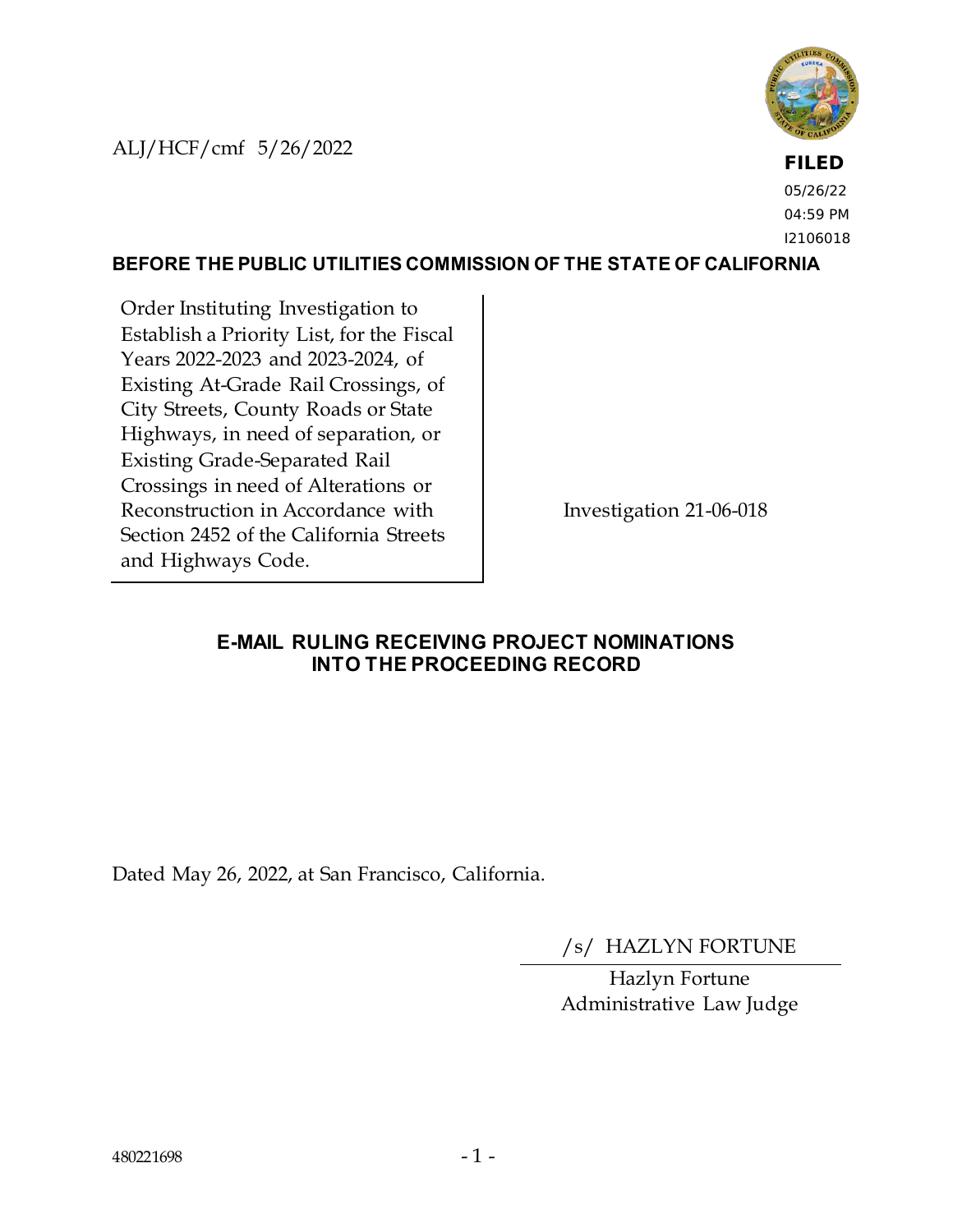#### From: Fortune, Hazlyn [<hazlyn.fortune@cpuc.ca.gov](mailto:hazlyn.fortune@cpuc.ca.gov)>

**Sent:** Thursday, May 26, 2022 2:04 PM

**To:** [HLouch@MenloPark.org](mailto:HLouch@MenloPark.org)[; Jim.treadaway@lacity.org](mailto:Jim.treadaway@lacity.org)[; rbeste@torranceca.gov](mailto:rbeste@torranceca.gov); [NoeNegrete@SantaFeSprings.org](mailto:NoeNegrete@SantaFeSprings.org)[; slai@portla.org](mailto:slai@portla.org)[; ctsang@theaceproject.org;](mailto:ctsang@theaceproject.org) [vbutler@theaceproject.org](mailto:vbutler@theaceproject.org)[; mhudson@ci.montclair.ca.us](mailto:mhudson@ci.montclair.ca.us)[; chackett@ci.ontario.ca.us](mailto:chackett@ci.ontario.ca.us); [JBurton@dpw.LACounty.gov](mailto:JBurton@dpw.LACounty.gov)[; MRodrigu@dpw.LAcounty.gov](mailto:MRodrigu@dpw.LAcounty.gov)[; JHoy@coachella.org](mailto:JHoy@coachella.org); [DHMays@DouglasCivil.com](mailto:DHMays@DouglasCivil.com)[; dhmays@douglascivil.com; dhmays@douglascivil.com](mailto:dhmays@douglascivil.com); [dhmays@douglascivil.com](mailto:dhmays@douglascivil.com)[; bfortman@sanbag.ca.gov](mailto:bfortman@sanbag.ca.gov)[; cschindler@dpw.sbcounty.gov;](mailto:cschindler@dpw.sbcounty.gov) [ogonzalez@dpw.sbcounty.gov](mailto:ogonzalez@dpw.sbcounty.gov)[; nzarif@sjgov.org](mailto:nzarif@sjgov.org)[; tnguyentan@sjgov.org](mailto:tnguyentan@sjgov.org)[; SCPatel@RiversideCa.gov](mailto:SCPatel@RiversideCa.gov); [thuyn@ci.fullerton.ca.us](mailto:thuyn@ci.fullerton.ca.us)[; JLee1@octa.net](mailto:JLee1@octa.net)[; promo@rctlma.org](mailto:promo@rctlma.org)[; clint.herrera@ci.corona.ca.us](mailto:clint.herrera@ci.corona.ca.us); [jzervis@shafter.com](mailto:jzervis@shafter.com)[; cpope@co.kern.ca.us](mailto:cpope@co.kern.ca.us)[; jschuler@rscivil.com](mailto:jschuler@rscivil.com)[; rrojas@ci.bakersfield.ca.us](mailto:rrojas@ci.bakersfield.ca.us); [jcarter@madera-county.com](mailto:jcarter@madera-county.com)[; jhoevertsz2@madera-county.com](mailto:jhoevertsz2@madera-county.com)[; KHelmuth@CityofMadera.com](mailto:KHelmuth@CityofMadera.com); [jesus.avitia@fresno.gov](mailto:jesus.avitia@fresno.gov)[; aweaver@co.fresno.ca.us](mailto:aweaver@co.fresno.ca.us)[; AMorimoto@Burlingame.org](mailto:AMorimoto@Burlingame.org); [jacqueline.solomon@mountainview.gov](mailto:jacqueline.solomon@mountainview.gov)[; hritchie@sanbruno.ca.gov](mailto:hritchie@sanbruno.ca.gov)[; Bianca.Liu@SSF.net](mailto:Bianca.Liu@SSF.net); [AObeso@Sunnyvale.ca.gov;](mailto:AObeso@Sunnyvale.ca.gov) Ko, Felix [<felix.ko@cpuc.ca.gov](mailto:felix.ko@cpuc.ca.gov)>[; alex.koskinen@gmail.com](mailto:alex.koskinen@gmail.com); [patterson@cityofsanmateo.org](mailto:patterson@cityofsanmateo.org)[; JShah@BrentwoodCa.gov](mailto:JShah@BrentwoodCa.gov)[; kodumade@ci.fremont.ca.us](mailto:kodumade@ci.fremont.ca.us); [Don.Frascinella@Hayward-ca.gov](mailto:Don.Frascinella@Hayward-ca.gov)[; luis.samayoa@hayward-ca.gov](mailto:luis.samayoa@hayward-ca.gov)[; peggy.claassen@newark.org](mailto:peggy.claassen@newark.org); [craig.raphael@oaklandca.gov](mailto:craig.raphael@oaklandca.gov)[; bolonr@samtrans.com](mailto:bolonr@samtrans.com)[; Brian.Stanke@SanJoseCa.gov](mailto:Brian.Stanke@SanJoseCa.gov); [eric.alvarez@stocktongov.com](mailto:eric.alvarez@stocktongov.com)[; jvillanueva@stocktonport.com](mailto:jvillanueva@stocktonport.com)[; rbouley@ci.lathrop.ca.us](mailto:rbouley@ci.lathrop.ca.us); [esenweinc@stancounty.com](mailto:esenweinc@stancounty.com)[; machadom@stancounty.com](mailto:machadom@stancounty.com)[; smiller@ci.lincoln.ca.us;](mailto:smiller@ci.lincoln.ca.us) [ggrunwald@elkgrovecity.org](mailto:ggrunwald@elkgrovecity.org)[; rcarter@elkgrovecity.org](mailto:rcarter@elkgrovecity.org)[; pvulliet@markthomas.com;](mailto:pvulliet@markthomas.com) [NHay@Co.Sutter.ca.us](mailto:NHay@Co.Sutter.ca.us)[; CAukland@CityOfRedding.org](mailto:CAukland@CityOfRedding.org)[; carlos.ruiz@dot.ca.gov](mailto:carlos.ruiz@dot.ca.gov)[; EShen@sgvcog.org](mailto:EShen@sgvcog.org); Tesfai, Leuwam [<leuwam.tesfai@cpuc.ca.gov](mailto:leuwam.tesfai@cpuc.ca.gov)>[; mary.estensen@dot.ca.gov](mailto:mary.estensen@dot.ca.gov)[; wenn.chyn@lacity.org](mailto:wenn.chyn@lacity.org); Garabetian, Antranig G. [<antranig.garabetian@cpuc.ca.gov](mailto:antranig.garabetian@cpuc.ca.gov)>; Culver, Ian [<Ian.Culver@cpuc.ca.gov>](mailto:Ian.Culver@cpuc.ca.gov); Cervantes, Matthew [<Matthew.Cervantes@cpuc.ca.gov](mailto:Matthew.Cervantes@cpuc.ca.gov)>; Munoz, Rosa [<rosa.munoz@cpuc.ca.gov](mailto:rosa.munoz@cpuc.ca.gov)>; [Lreis@TorranceCA.Gov](mailto:Lreis@TorranceCA.Gov)[; eoverstreet@torranceca.gov](mailto:eoverstreet@torranceca.gov)[; rafaelcasillas@santafesprings.org](mailto:rafaelcasillas@santafesprings.org); [gmartinez@portla.org](mailto:gmartinez@portla.org)[; jbautista@ci.ontario.ca.us](mailto:jbautista@ci.ontario.ca.us)[; WSwindle@dpw.LAcounty.gov](mailto:WSwindle@dpw.LAcounty.gov); [CentralFiles@SempraUtilities.com](mailto:CentralFiles@SempraUtilities.com)[; jguinn@shafter.com](mailto:jguinn@shafter.com)[; dsaylor@sanbag.ca.gov](mailto:dsaylor@sanbag.ca.gov)[; hchow@gosbcta.com](mailto:hchow@gosbcta.com); [pmelocoton@sanbag.ca.gov](mailto:pmelocoton@sanbag.ca.gov)[; dlewis@dpw.sbcounty.gov](mailto:dlewis@dpw.sbcounty.gov)[; ejacobsen@dpw.sbcounty.gov](mailto:ejacobsen@dpw.sbcounty.gov); [gbowman@dpw.sbcounty.gov](mailto:gbowman@dpw.sbcounty.gov)[; knasim@rctlma.org](mailto:knasim@rctlma.org)[; fmohammadi@riversideca.gov](mailto:fmohammadi@riversideca.gov); [ronb@ci.fullerton.ca.us](mailto:ronb@ci.fullerton.ca.us)[; acardoso@octa.net](mailto:acardoso@octa.net)[; bku@octa.net](mailto:bku@octa.net)[; MZGhandehari@JLPatterson.com](mailto:MZGhandehari@JLPatterson.com); [Tatiana.Arnaout@Oxnard.org](mailto:Tatiana.Arnaout@Oxnard.org)[; bdamour@santabarbaraca.gov](mailto:bdamour@santabarbaraca.gov)[; jschuler@rscivil.com](mailto:jschuler@rscivil.com); [SMurtuza@Burlingame.org](mailto:SMurtuza@Burlingame.org)[; Joy.Houghton@MountainView.gov](mailto:Joy.Houghton@MountainView.gov)[; Dawn.Cameron@MountainView.gov](mailto:Dawn.Cameron@MountainView.gov); [Ed.Arango@MountainView.gov](mailto:Ed.Arango@MountainView.gov)[; SkinnerP@samtrans.com](mailto:SkinnerP@samtrans.com)[; slavitj@samtrans.com](mailto:slavitj@samtrans.com)[; engineering@ssf.net](mailto:engineering@ssf.net); [SYoon@Sunnyvale.ca.gov;](mailto:SYoon@Sunnyvale.ca.gov) Dugowson, Andrew [<Andrew.Dugowson@cpuc.ca.gov](mailto:Andrew.Dugowson@cpuc.ca.gov)>; Phanh, Beckie [<Beckie.Phanh@cpuc.ca.gov>](mailto:Beckie.Phanh@cpuc.ca.gov); Naylor, Cody [<Cody.Naylor@cpuc.ca.gov>](mailto:Cody.Naylor@cpuc.ca.gov); Gallardo, Enrique [<Enrique.Gallardo@cpuc.ca.gov](mailto:Enrique.Gallardo@cpuc.ca.gov)>; Fortune, Hazlyn [<hazlyn.fortune@cpuc.ca.gov](mailto:hazlyn.fortune@cpuc.ca.gov)>; Wilson, Seaneen [<Seaneen.Wilson@cpuc.ca.gov>](mailto:Seaneen.Wilson@cpuc.ca.gov)[; ALam@CityOfSanMateo.org](mailto:ALam@CityOfSanMateo.org)[; BUnderwood@cityofsanmateo.org](mailto:BUnderwood@cityofsanmateo.org); [rbraboy@cityofsanmateo.org](mailto:rbraboy@cityofsanmateo.org)[; MTsubota@Brentwoodca.gov](mailto:MTsubota@Brentwoodca.gov)[; JDhaliwal@BrentwoodCa.Gov;](mailto:JDhaliwal@BrentwoodCa.Gov) [jsamuelson@brentwoodca.gov](mailto:jsamuelson@brentwoodca.gov)[; RPayette@BrentwoodCa.Gov](mailto:RPayette@BrentwoodCa.Gov)[; soren.fajeau@newark.org](mailto:soren.fajeau@newark.org); [Alisar.Aoun@SanJoseCa.gov](mailto:Alisar.Aoun@SanJoseCa.gov)[; Stacey.Lu@sanJoseCa.gov](mailto:Stacey.Lu@sanJoseCa.gov)[; jim.costantini@vta.org](mailto:jim.costantini@vta.org); [eesacobar@stocktonport.com](mailto:eesacobar@stocktonport.com)[; Wes.Johnson@StocktonCa.Gov](mailto:Wes.Johnson@StocktonCa.Gov)[; togden@cityofwaterford.org](mailto:togden@cityofwaterford.org); [DashielH@co.mendocino.ca.us](mailto:DashielH@co.mendocino.ca.us)[; MImbriani@TRCSolutions.com](mailto:MImbriani@TRCSolutions.com)[; msatow@drakehaglan.com](mailto:msatow@drakehaglan.com); [justin.nartker@rocklin.ca.us](mailto:justin.nartker@rocklin.ca.us)[; Matthew\\_George@dot.ca.gov](mailto:Matthew_George@dot.ca.gov)[; Will.Kempton@dot.ca.gov](mailto:Will.Kempton@dot.ca.gov); [Tony.Marino@sen.ca.gov](mailto:Tony.Marino@sen.ca.gov)[; rhimes@markthomas.com](mailto:rhimes@markthomas.com)[; michael.higgins@parsons.com](mailto:michael.higgins@parsons.com); Gilbert, Daren S. [<daren.gilbert@cpuc.ca.gov>](mailto:daren.gilbert@cpuc.ca.gov); Amaya, Zaida C. [<zaida.amaya@cpuc.ca.gov](mailto:zaida.amaya@cpuc.ca.gov)>; Clugston, Roger N. [<roger.clugston@cpuc.ca.gov](mailto:roger.clugston@cpuc.ca.gov)>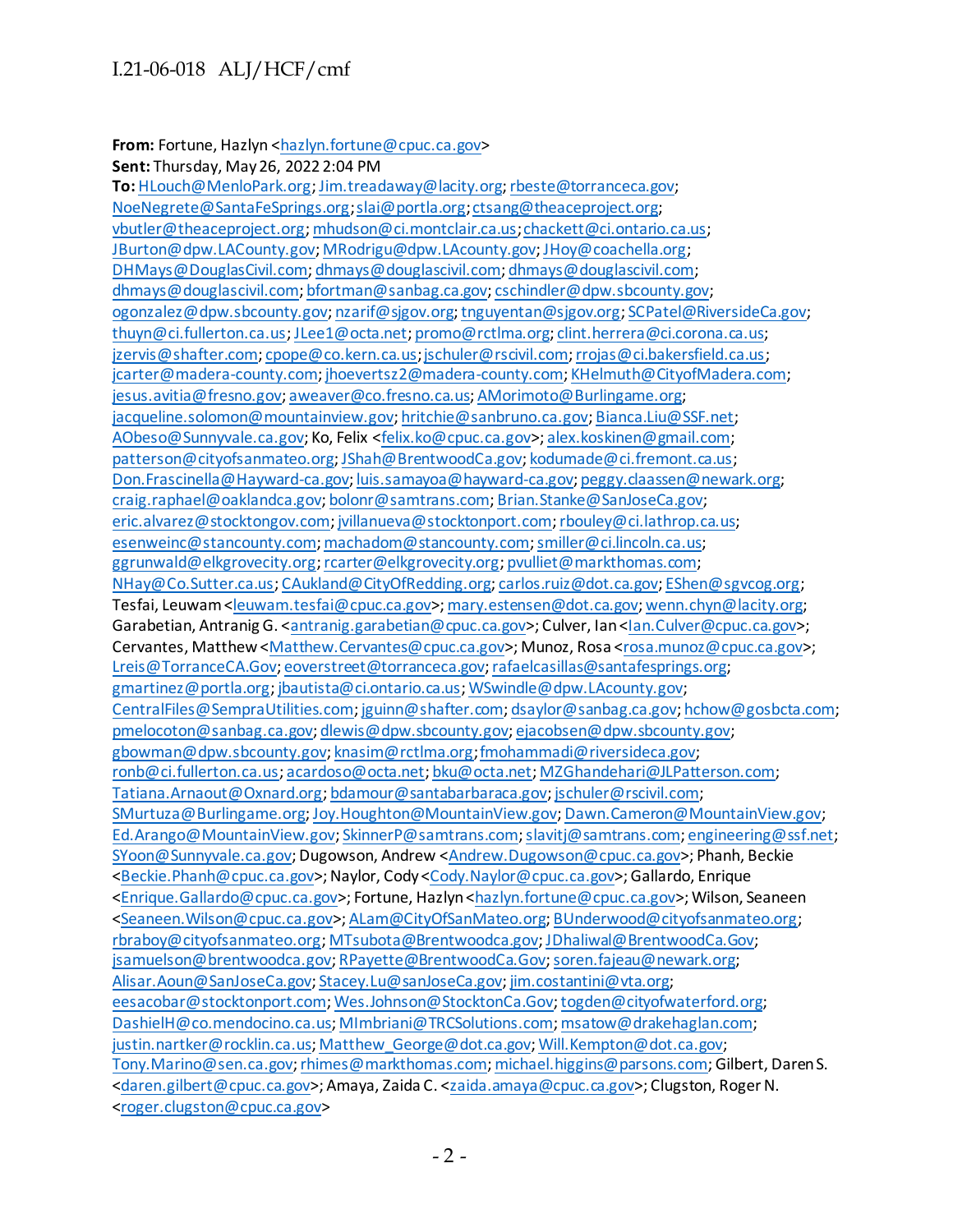Cc: ALJ\_Support ID [<alj\\_supportid@cpuc.ca.gov](mailto:alj_supportid@cpuc.ca.gov)>; ALJ Docket Office [<ALJ\\_Docket\\_Office@cpuc.ca.gov](mailto:ALJ_Docket_Office@cpuc.ca.gov)>; ALJ Process [<alj\\_process@cpuc.ca.gov](mailto:alj_process@cpuc.ca.gov)>

**Subject:** I-2106018 Email Ruling Receiving Project Nominations Into the Proceeding Record

To: I.21.06.018 Service List,

This ruling marks, identifies and receives the nominations by the municipal and transportation agencies of their respective proposed grade separated crossing projects for crossings or intersections where railroad, vehicle and pedestrian traffic share the same roadways, which they each identified as dangerous. Each nomination has been separately marked, identified and received as Exhibits numbered 1 to 38 into the record of the instant proceeding as reflected on the attached Exhibit List (Attachment 1) to this ruling.

On June 24, 2022, the Commission initiated this proceeding in order to establish the Grade Separation Program Priority List (Priority List) for fiscal years 2022-2023 and 2023-2024. Pursuant to Section 2452 of the California Streets and Highways Code, the Commission adopts the Priority List, and once adopted, it sets the relative priorities for allocation of state funds to qualified projects and procedures for administering these funds.[1]

The goal of the Grade Separation Program is to develop the Priority List by identifying dangerous crossings and prioritizing them as projects for funding purposes, with the ultimate aim of eliminating those conditions where there has been showing of pattern of accidents and injuries due to unsafe conditions. Such projects include construction of new grade separations to replace existing at-

<sup>[1]</sup> California Streets and Highways Code Section 2452 provides: Prior to July 1 of each year, the Public Utilities Commission shall establish a list, in order of priority, of projects that the commission determines to be most urgently in need of separation or alteration. The priority list shall be determined on the basis of criteria established by the Public Utilities Commission.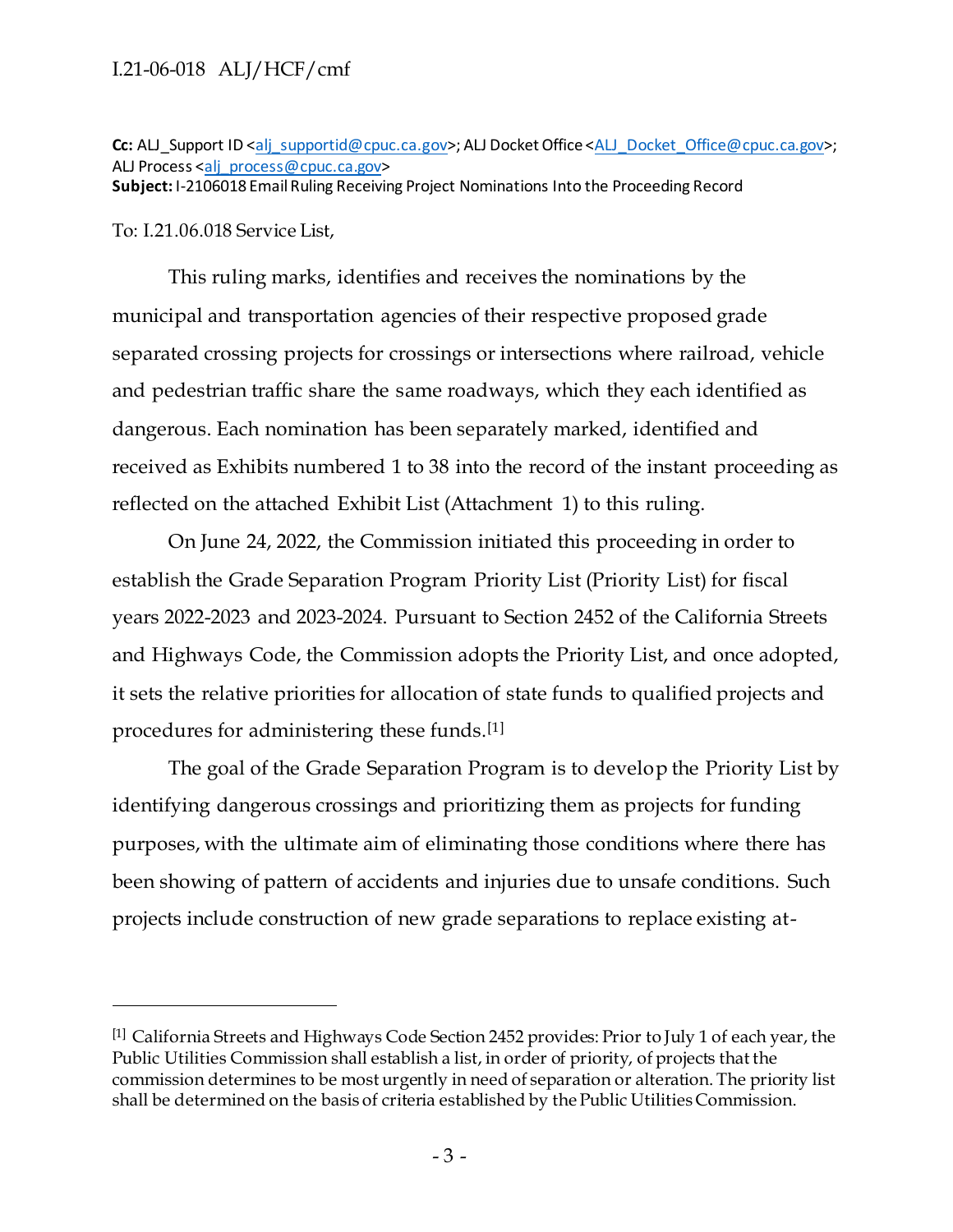grade crossings, or altering or reconstructing those existing grade separated crossings, in some manner.

A prehearing conference (PHC) was held on September 30, 2021, and a Scoping Memo and Ruling of Assigned Commissioner (Scoping Memo) was issued on October 25, 2022.

The Commission held a virtual telephonic hearing on April 4, 2022, and all project nominating county, municipal and transportation agencies appearing in this proceeding were afforded opportunity to introduce the projects they were nominating for grade separation funding. Those parties then filed and served (on the service list of this proceeding) 38 project nominations, and all relating supporting documents, which are being marked, identified and received into the proceeding record by this ruling.

#### **Therefore, IT IS RULED** that:

The grade separation project nominations are separately marked, identified and received as Exhibits numbered 1 to 38 into the record of the instant proceeding as reflected on the attached Exhibit List (Attachment 1) to this ruling. Dated May 26, 2022, at San Francisco, California.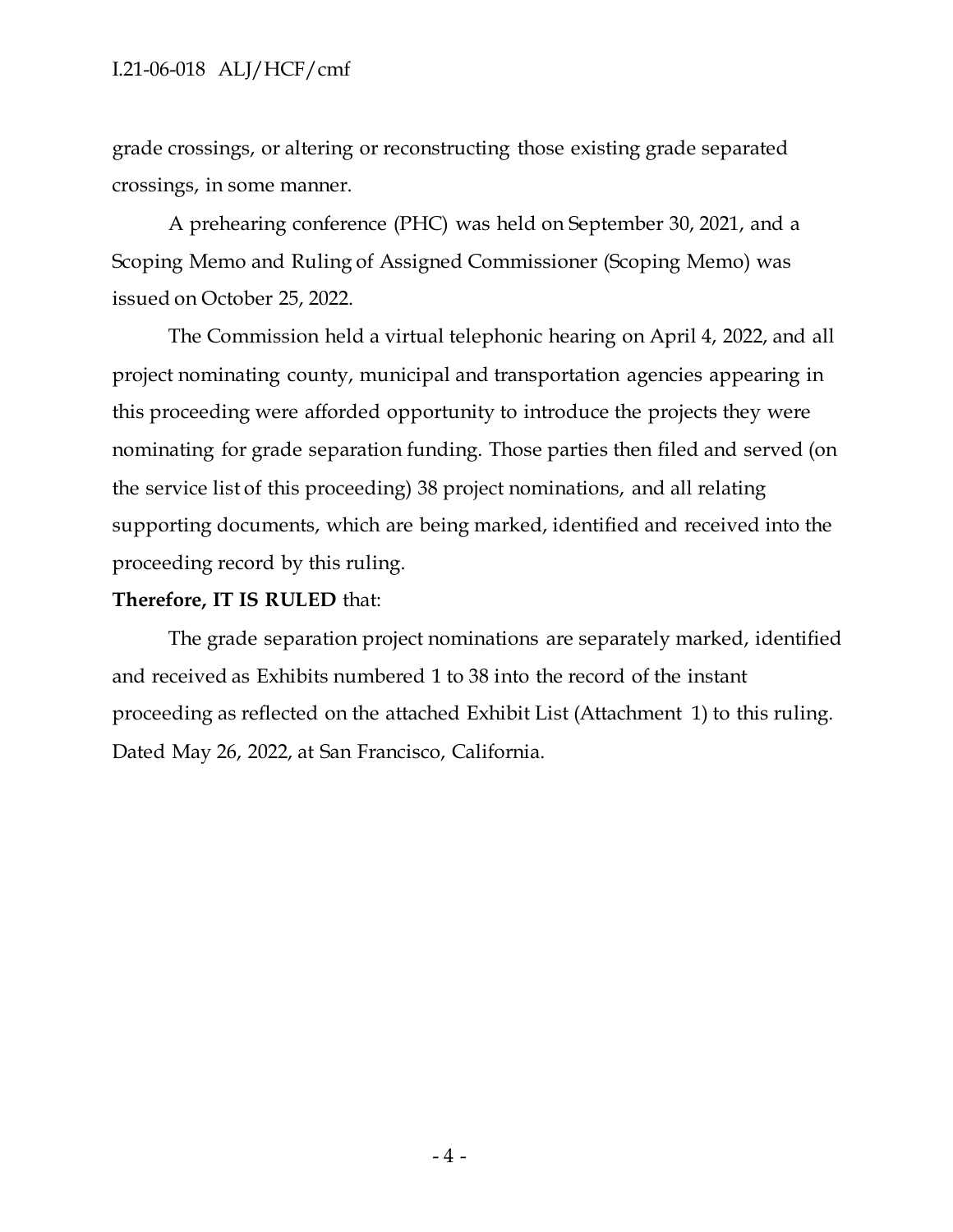# ATTACHMENT 1

# Proceeding No. 1-21-06-018 **ALJ**

Hazlyn Fortune

| Exh.           | <b>Date</b> |            |                        |                             |
|----------------|-------------|------------|------------------------|-----------------------------|
| No.            | Ident.      | Recd.      | <b>Sponsor/Witness</b> | <b>Description</b>          |
| 1              | 04/06/2022  | 04/06/2022 | City of Bakersfield    | E. Truxtun Avenue,          |
|                |             |            |                        | <b>Baker Street, Tulare</b> |
|                |             |            |                        | Street, Sonora Street       |
|                |             |            |                        | and Sumner Street           |
|                |             |            |                        | nomination project          |
| $\overline{2}$ | 04/06/2022  | 04/06/2022 | City of Bakersfield    | Kratzmeyer Road             |
|                |             |            |                        | nomination project          |
| 3              | 04/06/2022  | 04/06/2022 | City of Bakersfield    | Reina Road nomination       |
|                |             |            |                        | project                     |
| $\overline{4}$ | 04/06/2022  | 04/06/2022 | City of Ontario        | Archibald Avenue and        |
|                |             |            |                        | Ravenswood Avenue           |
|                |             |            |                        | nomination project          |
| 5              | 04/06/2022  | 04/06/2022 | City of Ontario        | Campus Avenue               |
|                |             |            |                        | nomination project          |
| 6              | 04/06/2022  | 04/06/2022 | City of Ontario        | <b>Grove Avenue</b>         |
|                |             |            |                        | nomination project          |
| $\overline{7}$ | 04/06/2022  | 04/06/2022 | City of Ontario        | San Antonio Avenue          |
|                |             |            |                        | nomination project          |
| 8              | 04/06/2022  | 04/06/2022 | City of Oxnard         | <b>Rice Avenue</b>          |
|                |             |            |                        | nomination project          |
| 9              | 04/06/2022  | 04/06/2022 | City of Riverside      | 3rd Street nomination       |
|                |             |            |                        | project                     |
| 10             | 04/06/2022  | 04/06/2022 | City of Santa Barbara  | Cabrillo Boulevard          |
|                |             |            |                        | (GSN-2) nomination          |
|                |             |            |                        | project                     |
| 11             | 04/06/2022  | 04/06/2022 | City of Shafter        | Beech Avenue and            |
|                |             |            |                        | Cherry Avenue               |
|                |             |            |                        | nomination project          |

# **EXHIBIT INDEX**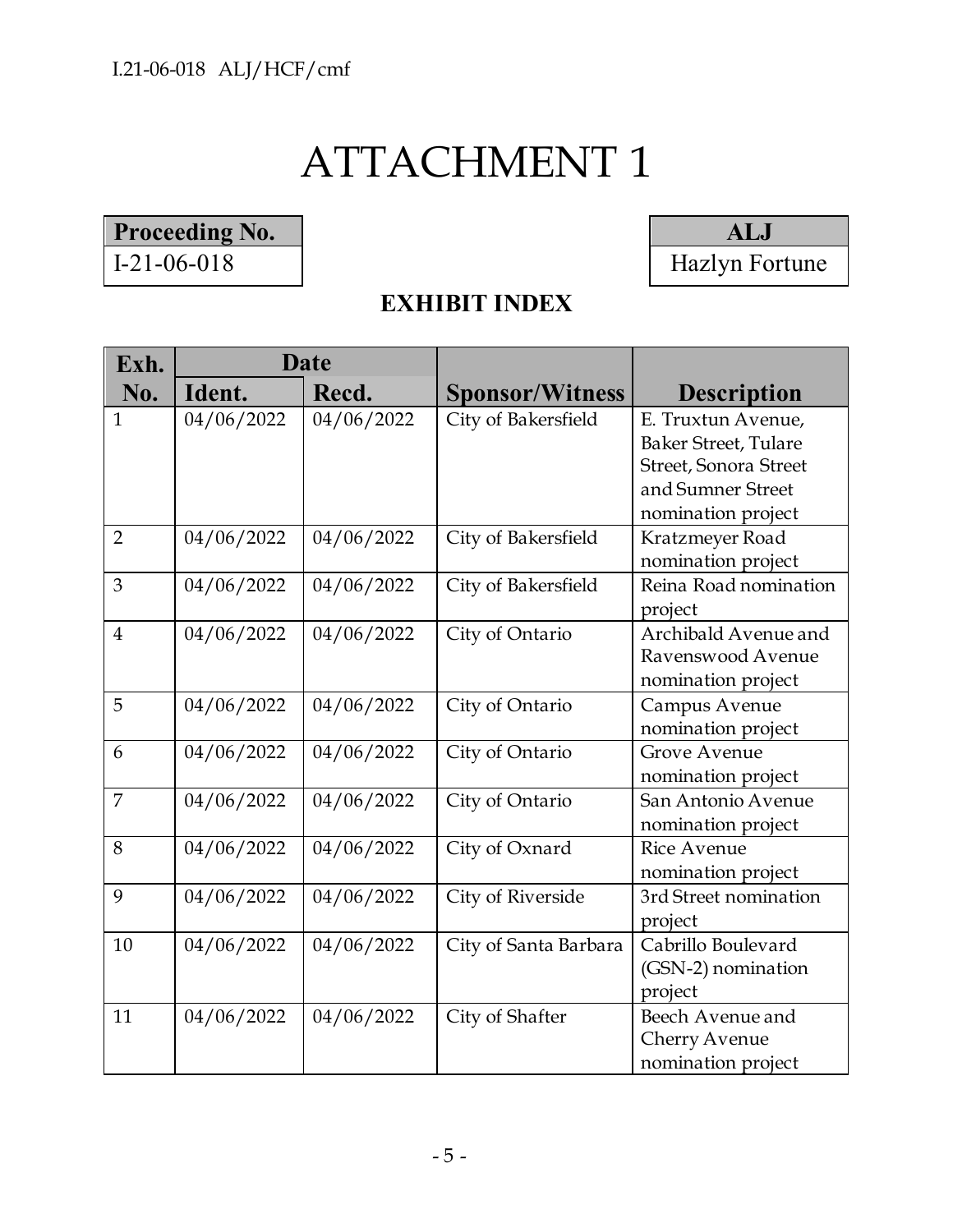## **Proceeding No. ALJ**

# I-21-06-018 | Hazlyn Fortune

# **EXHIBIT INDEX**

| Exh. | Date       |            |                        |                                |
|------|------------|------------|------------------------|--------------------------------|
| No.  | Ident.     | Recd.      | <b>Sponsor/Witness</b> | <b>Description</b>             |
| 12   | 04/06/2022 | 04/06/2022 | City of Shafter        | Shafter Avenue,                |
|      |            |            |                        | Central Avenue, Lerdo          |
|      |            |            |                        | Highway, and Beech             |
|      |            |            |                        | Avenue nomination              |
|      |            |            |                        | project                        |
| 13   | 04/06/2022 | 04/06/2022 | County of Kern         | Airport Drive (GSN-2)          |
|      |            |            |                        | nomination project             |
| 14   | 04/06/2022 | 04/06/2022 | County of Kern         | Olive Drive nomination         |
|      |            |            |                        | project                        |
| 15   | 04/06/2022 | 04/06/2022 | County of Kern         | Rosedale Highway (SR           |
|      |            |            |                        | 58) nomination project         |
| 16   | 04/06/2022 | 04/06/2022 | Greater Bakersfield    | Morning Drive (SR 184)         |
|      |            |            | Separation of Grade    | and Vineland Road              |
|      |            |            | District               | nomination project             |
| 17   | 04/06/2022 | 04/06/2022 | Orange County          | 17 <sup>th</sup> Street (Santa |
|      |            |            | Transportation         | Ana/Orange)                    |
|      |            |            | Authority              | nomination project             |
| 18   | 04/06/2022 | 04/06/2022 | <b>Orange County</b>   | State College Boulevard        |
|      |            |            | Transportation         | (Anaheim) nomination           |
|      |            |            | Authority              | project                        |
| 19   | 04/06/2022 | 04/06/2022 | San Bernadino          | Cedar Avenue (GSN-2)           |
|      |            |            | County                 | nomination project             |
|      |            |            | Transportation         |                                |
|      |            |            | Authority              |                                |
| 20   | 04/06/2022 | 04/06/2022 | City of Brentwood      | Lone Tree Way                  |
|      |            |            |                        | nomination project             |
| 21   | 04/06/2022 | 04/06/2022 | City of Burlingame     | <b>Broadway Avenue</b>         |
|      |            |            |                        | nomination project             |
| 22   | 04/06/2022 | 04/06/2022 | City of Fresno         | N. Blackstone Avenue           |
|      |            |            |                        | nomination project             |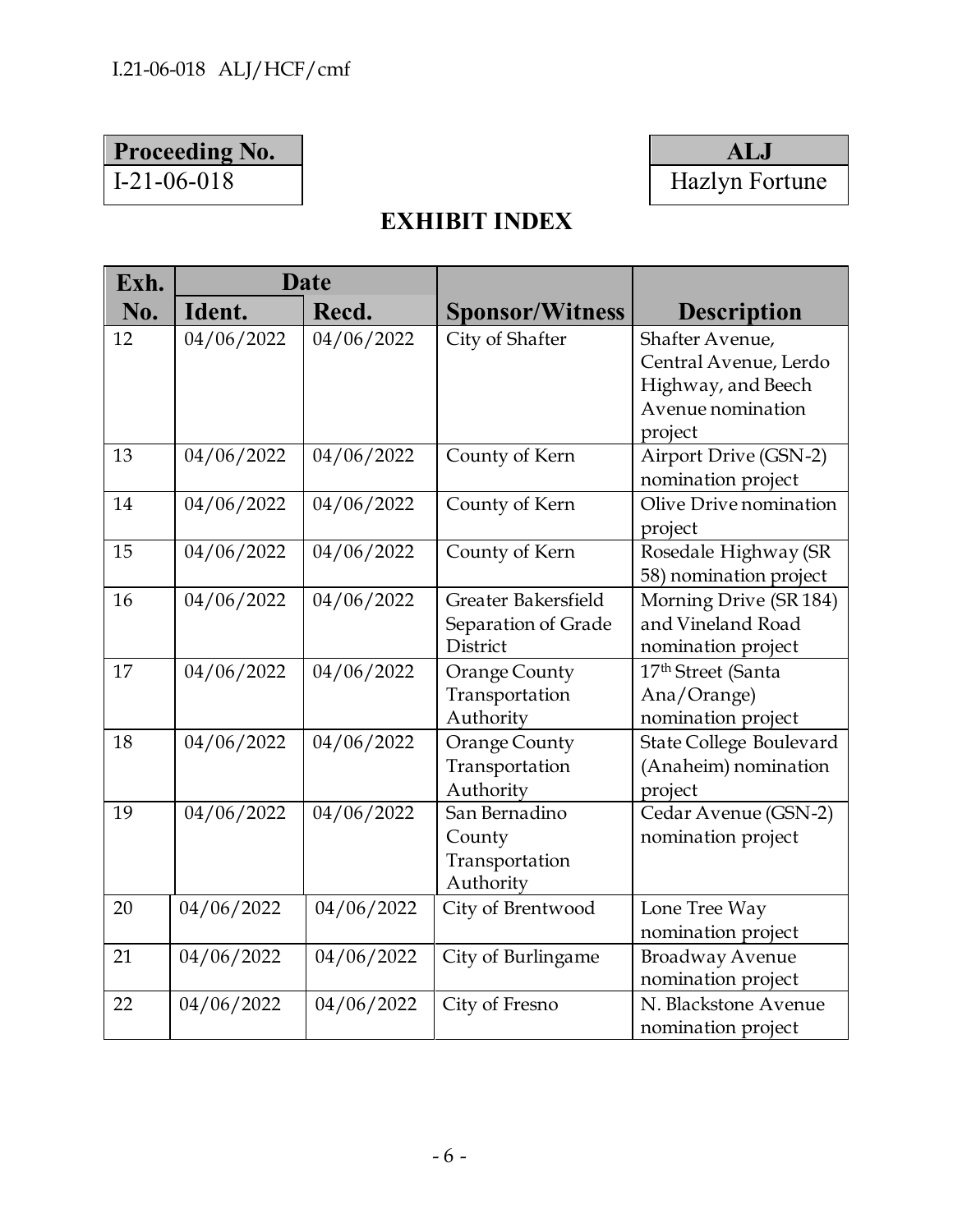## **Proceeding No. ALJ**



# **EXHIBIT INDEX**

| Exh. | <b>Date</b> |            |                                                     |                                                                                     |
|------|-------------|------------|-----------------------------------------------------|-------------------------------------------------------------------------------------|
| No.  | Ident.      | Recd.      | <b>Sponsor/Witness</b>                              | <b>Description</b>                                                                  |
| 23   | 04/06/2022  | 04/06/2022 | City of Menlo Park                                  | Glenwood Avenue,<br>Oak Grove Avenue and<br>Ravenswood Avenue<br>nomination project |
| 24   | 04/06/2022  | 04/06/2022 | City of Mountain<br>View                            | Castro Street<br>nomination project                                                 |
| 25   | 04/06/2022  | 04/06/2022 | City of Mountain<br>View                            | Rengstorff Avenue<br>nomination project                                             |
| 26   | 04/06/2022  | 04/06/2022 | City of Oakland                                     | Market Street<br>nomination project                                                 |
| 27   | 04/06/2022  | 04/06/2022 | City of Redding                                     | <b>South Street</b><br>nomination project                                           |
| 28   | 04/06/2022  | 04/06/2022 | City of San Jose                                    | Auzerais Avenue and<br>West Virginia Street<br>nomination project                   |
| 29   | 04/06/2022  | 04/06/2022 | City of San Jose                                    | Skyway Drive,<br>Branham Lane and<br>Chynoweth Avenue<br>nomination project         |
| 30   | 04/06/2022  | 04/06/2022 | City of S. San<br>Francisco and San<br><b>Bruno</b> | South Linden and Scott<br>Street nomination<br>project                              |
| 31   | 04/06/2022  | 04/06/2022 | City of Stockton                                    | Airport Way<br>nomination project                                                   |
| 32   | 04/06/2022  | 04/06/2022 | City of Stockton                                    | Alpine Avenue (East)<br>nomination project                                          |
| 33   | 04/06/2022  | 04/06/2022 | City of Stockton                                    | Alpine Avenue (West)<br>nomination project                                          |
| 34   | 04/06/2022  | 04/06/2022 | City of Stockton                                    | West Lane nomination<br>project                                                     |
| 35   | 04/06/2022  | 04/06/2022 | City of Sunnyvale                                   | Mary Avenue<br>nomination project                                                   |